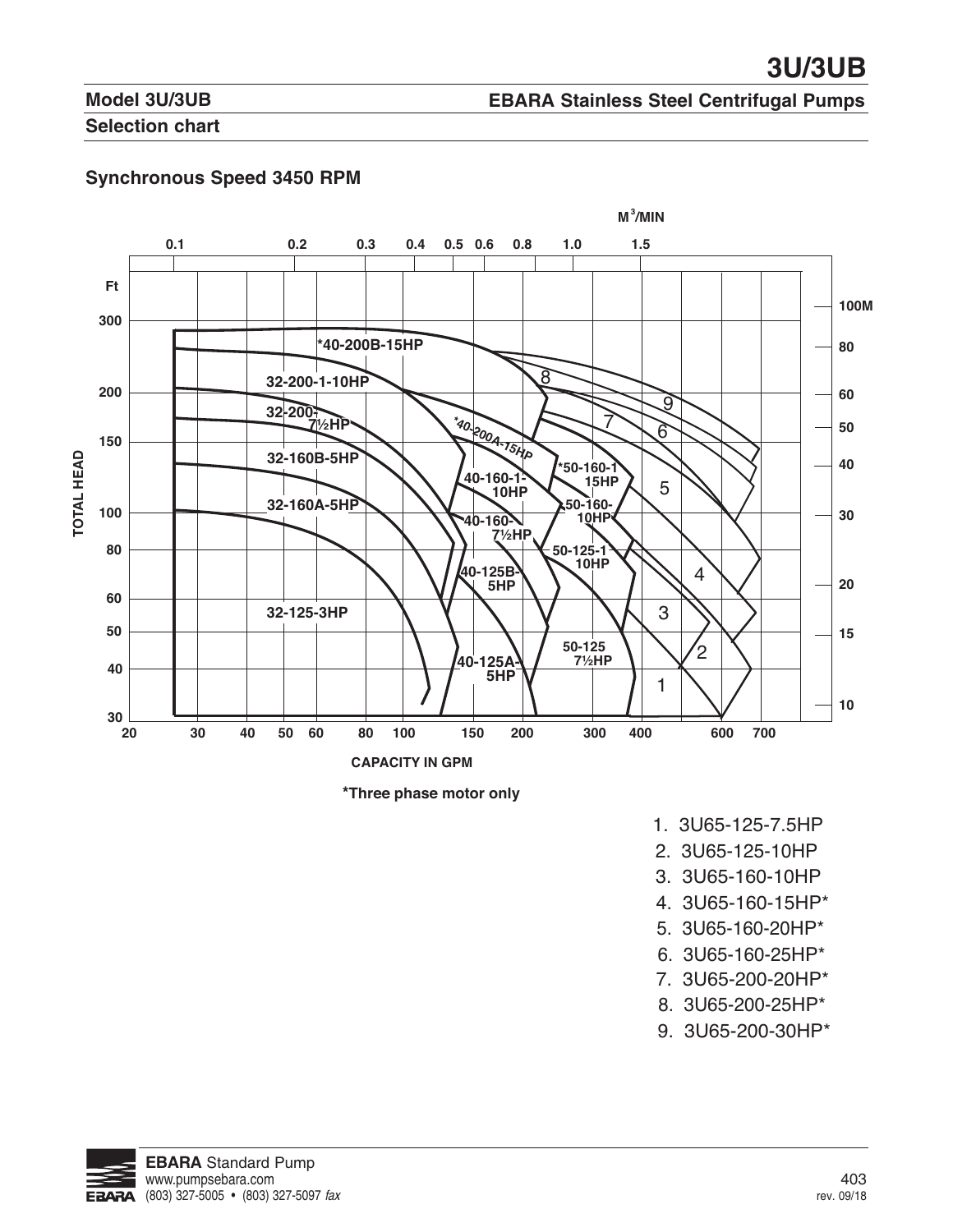## **EBARA Stainless Steel Centrifugal Pumps**

#### **Performance Curves**



#### **3U 32-160A-5HP Nominal Speed: 3450 RPM**

Size: 1<sup>1</sup>/<sub>4</sub> x 2 x 5<sup>15</sup>/<sub>16</sub>

![](_page_1_Figure_8.jpeg)

![](_page_1_Picture_9.jpeg)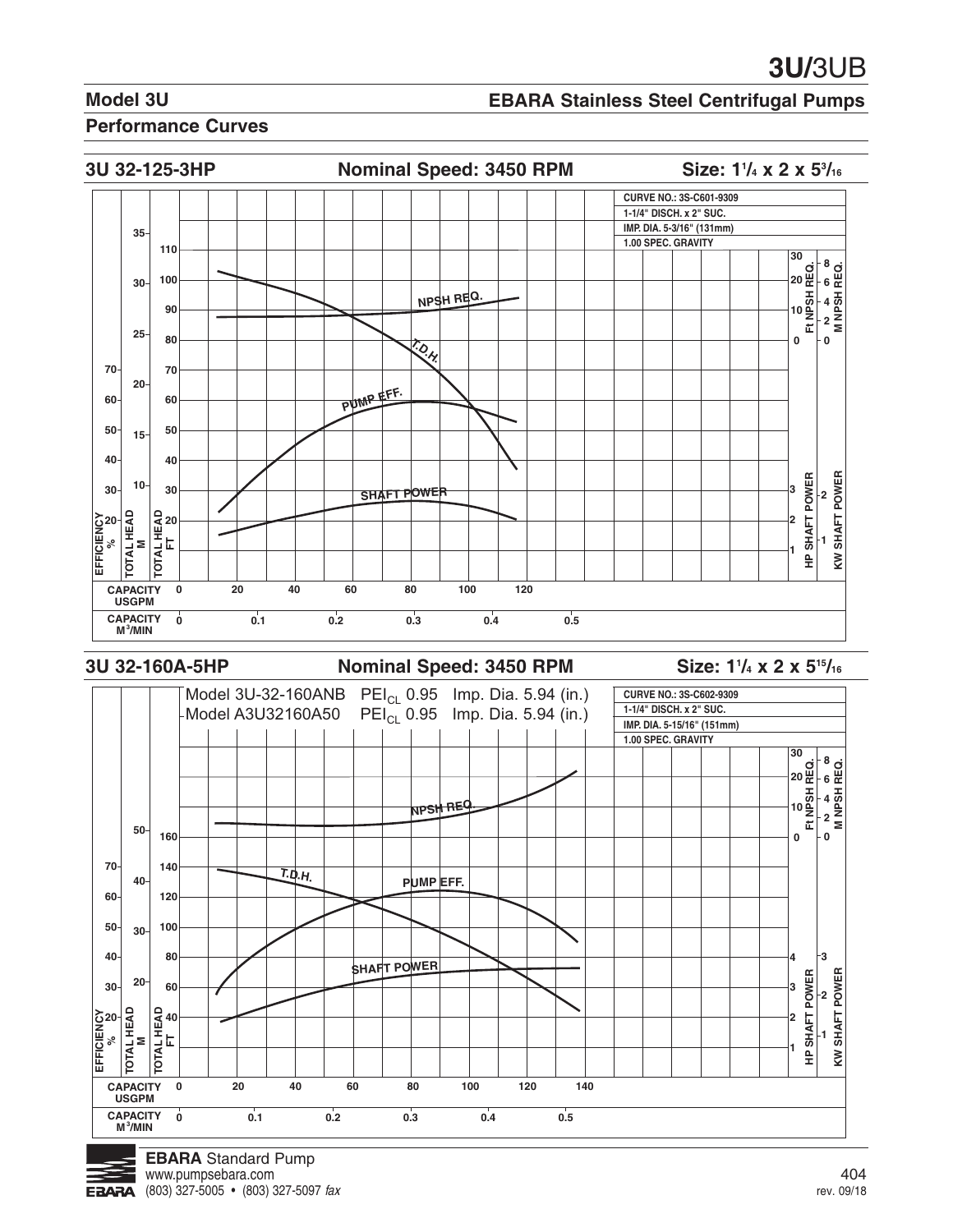#### **EBARA Stainless Steel Centrifugal Pumps**

#### **Performance Curves**

![](_page_2_Figure_4.jpeg)

**3U 32-200-71**

#### **Nominal Speed: 3450 RPM**

**/4 x 2 x 75 /16**

![](_page_2_Figure_8.jpeg)

![](_page_2_Picture_9.jpeg)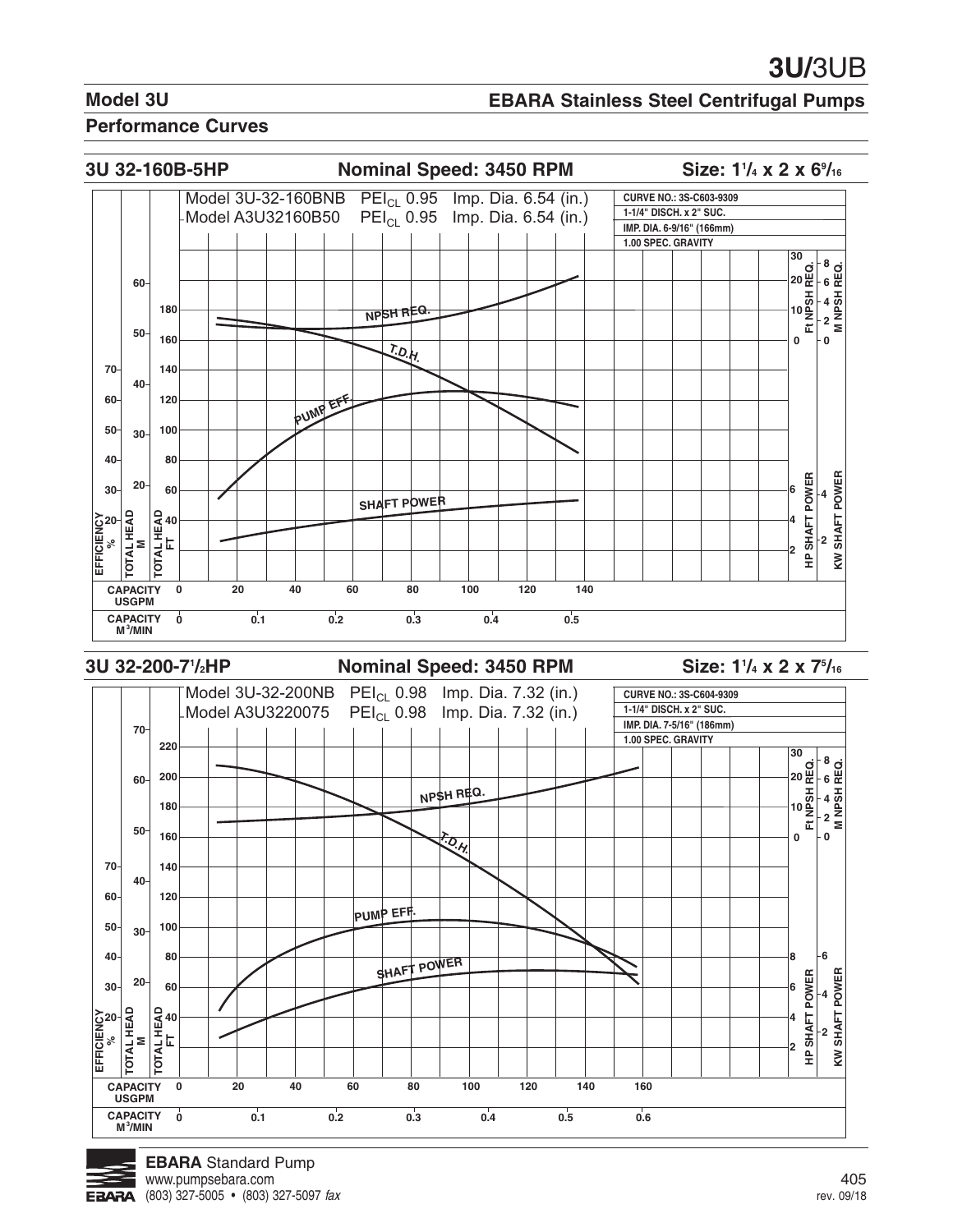#### **EBARA Stainless Steel Centrifugal Pumps**

#### **Performance Curves**

![](_page_3_Figure_4.jpeg)

#### **3U 40-125A-5HP Nominal Speed: 3450 RPM**

**/2 x 21 /2 x 415/16**

![](_page_3_Figure_8.jpeg)

![](_page_3_Picture_9.jpeg)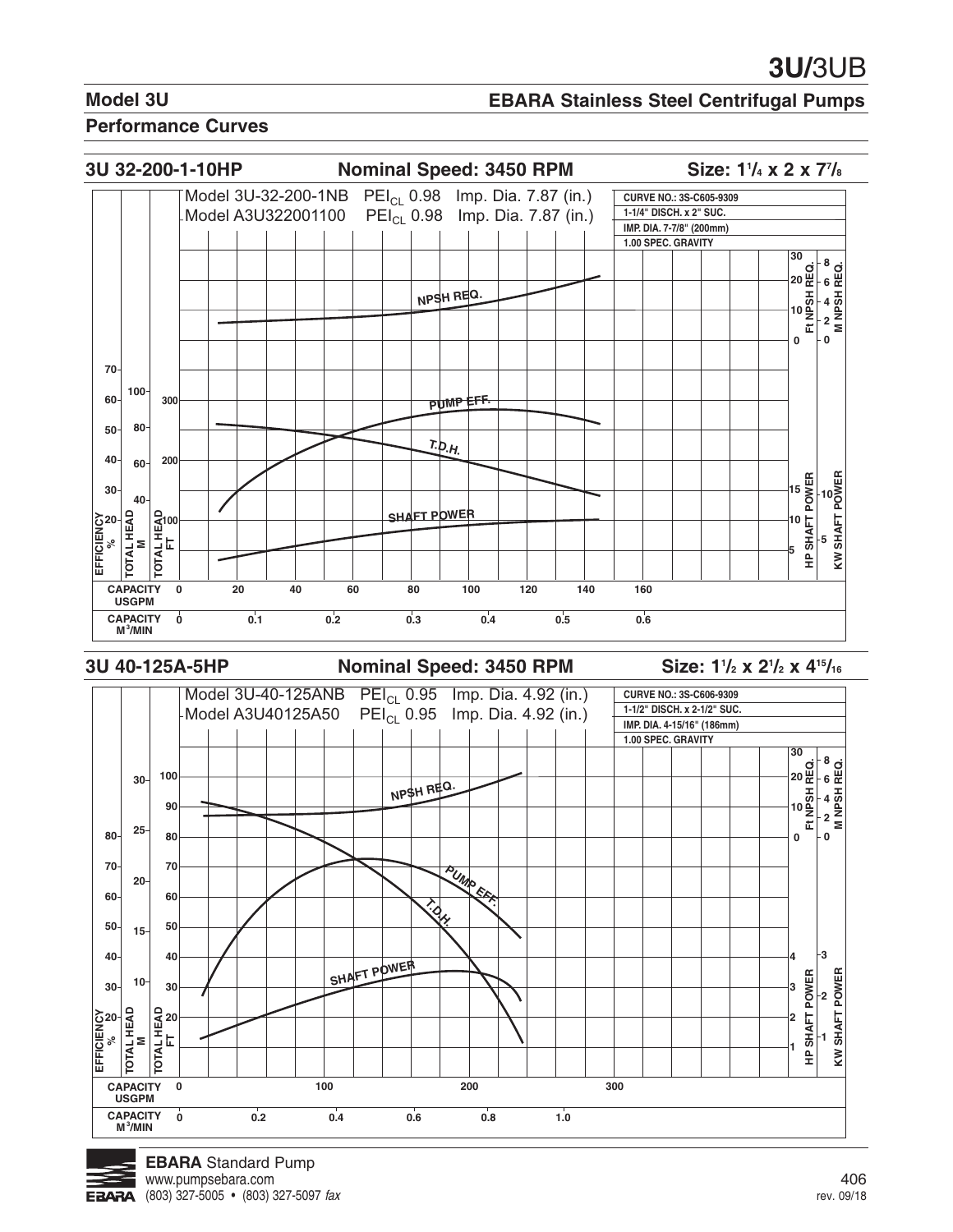#### **EBARA Stainless Steel Centrifugal Pumps**

#### **Performance Curves**

![](_page_4_Figure_4.jpeg)

**3U 40-160-71**

#### **Nominal Speed: 3450 RPM**

**/2 x 21 /2 x 515/16**

![](_page_4_Figure_8.jpeg)

![](_page_4_Picture_9.jpeg)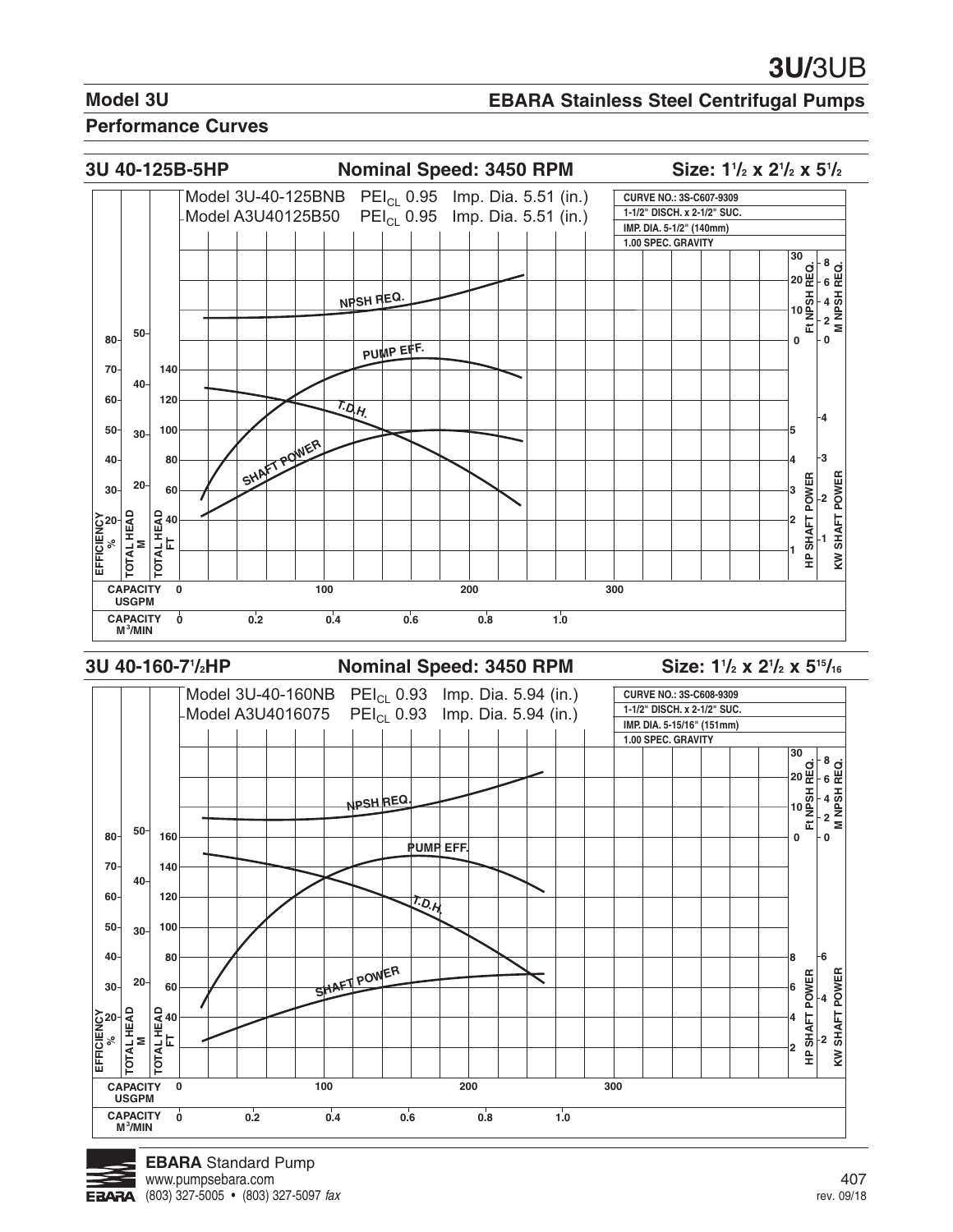#### **EBARA Stainless Steel Centrifugal Pumps**

#### **Performance Curves**

![](_page_5_Figure_4.jpeg)

#### 3U 40-200A-15HP Nominal Speed: 3450 RPM

**/2 x 21 /2 x 73 /16**

![](_page_5_Figure_8.jpeg)

![](_page_5_Picture_9.jpeg)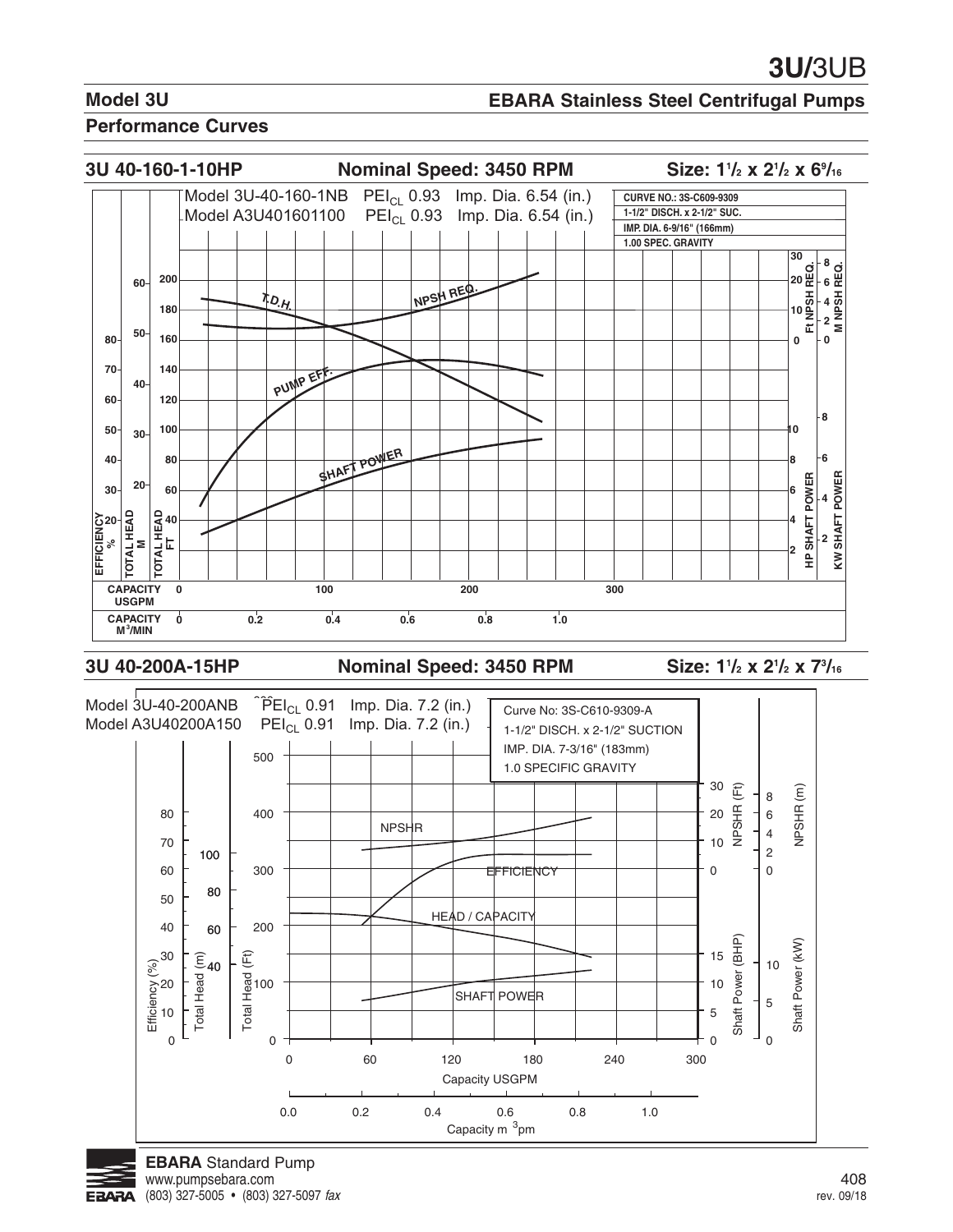## **EBARA Stainless Steel Centrifugal Pumps**

#### **Performance Curves**

![](_page_6_Figure_4.jpeg)

**3U 50-125-71**

**Nominal Speed: 3450 RPM** 

**/2 x 53 /16**

![](_page_6_Figure_8.jpeg)

![](_page_6_Picture_9.jpeg)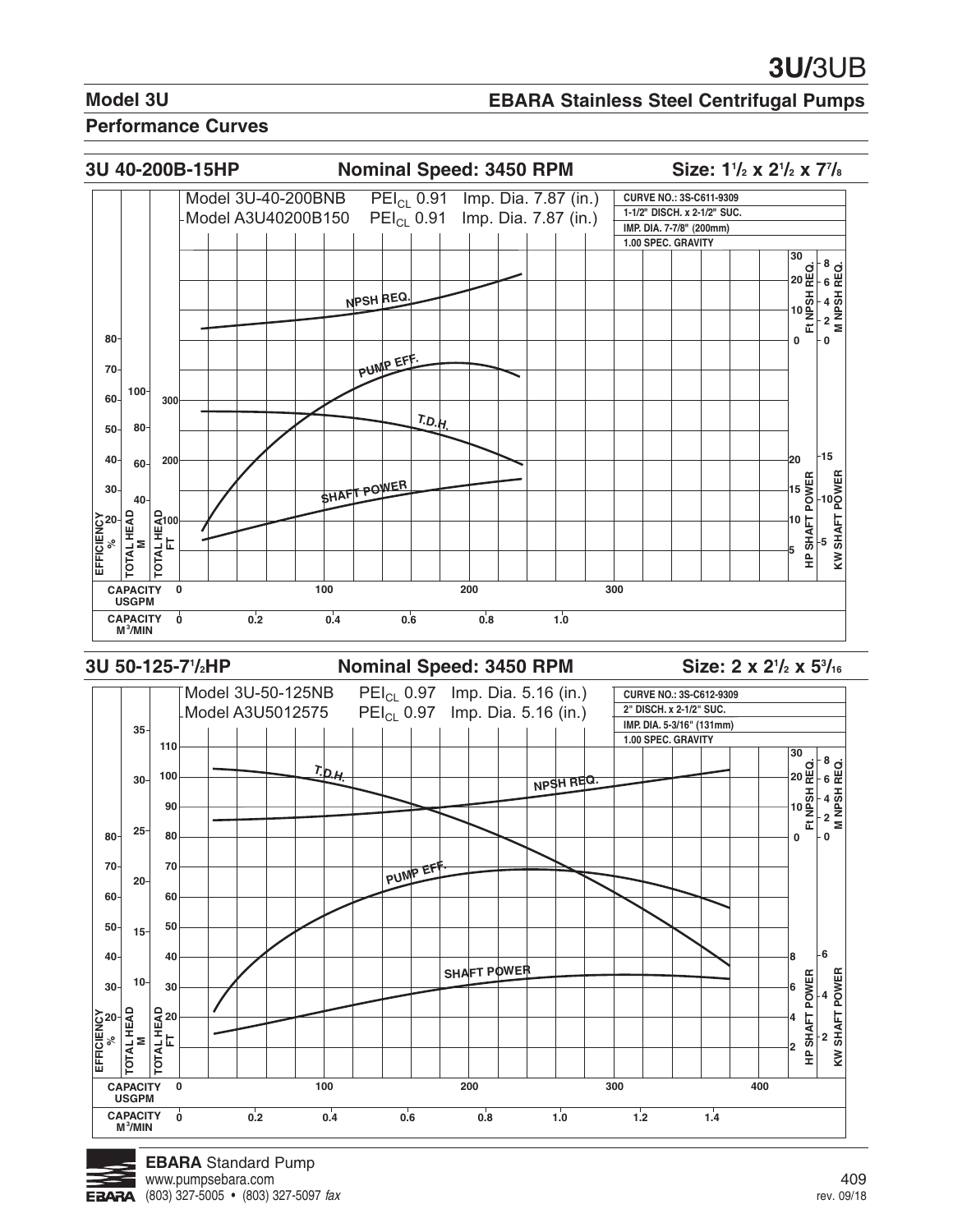## **EBARA Stainless Steel Centrifugal Pumps**

#### **Performance Curves**

![](_page_7_Figure_4.jpeg)

#### **3U 50-160-10HP Nominal Speed: 3450 RPM**

**/2 x 63 /16**

![](_page_7_Figure_8.jpeg)

![](_page_7_Picture_9.jpeg)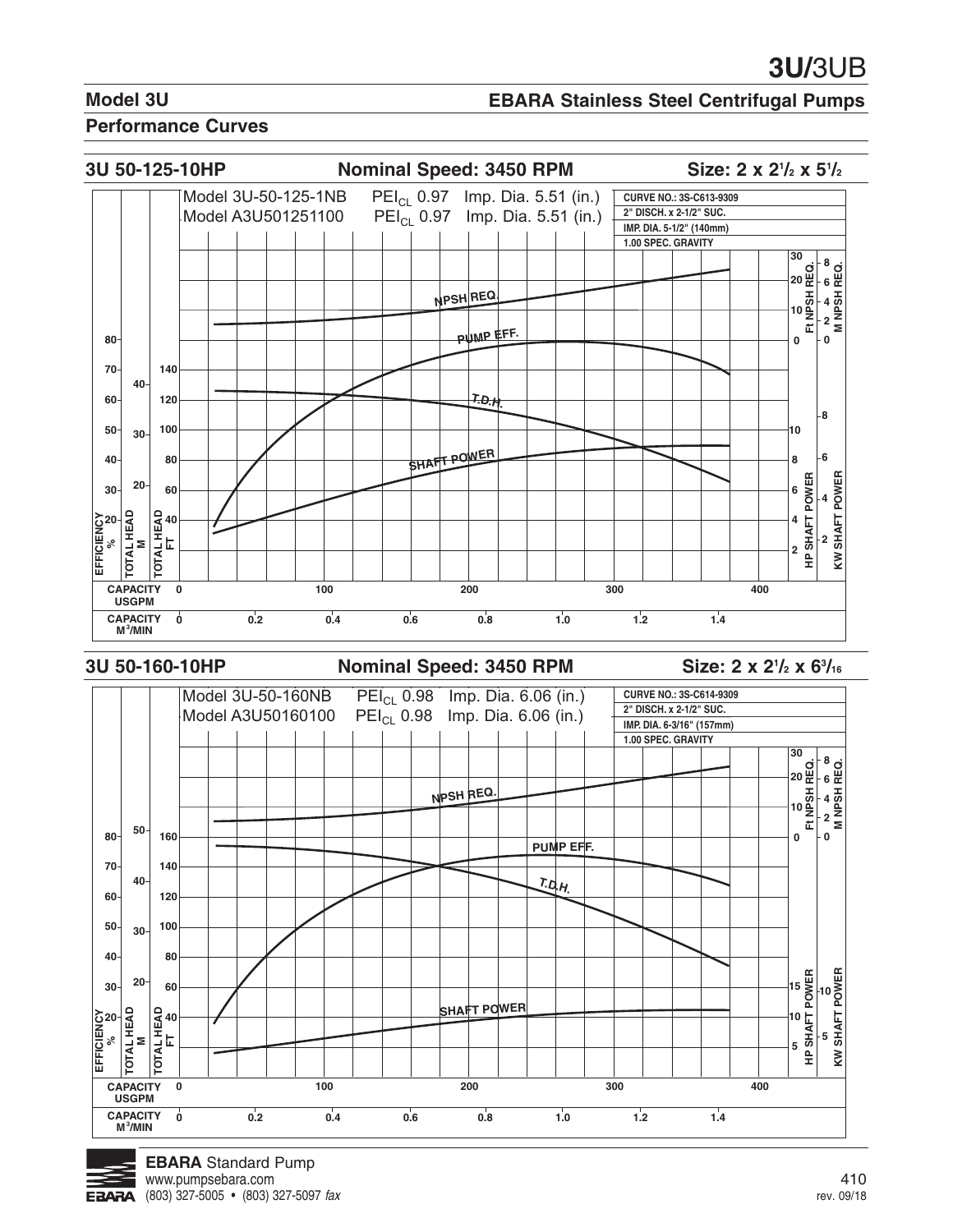## **EBARA Stainless Steel Centrifugal Pumps**

![](_page_8_Figure_4.jpeg)

![](_page_8_Picture_5.jpeg)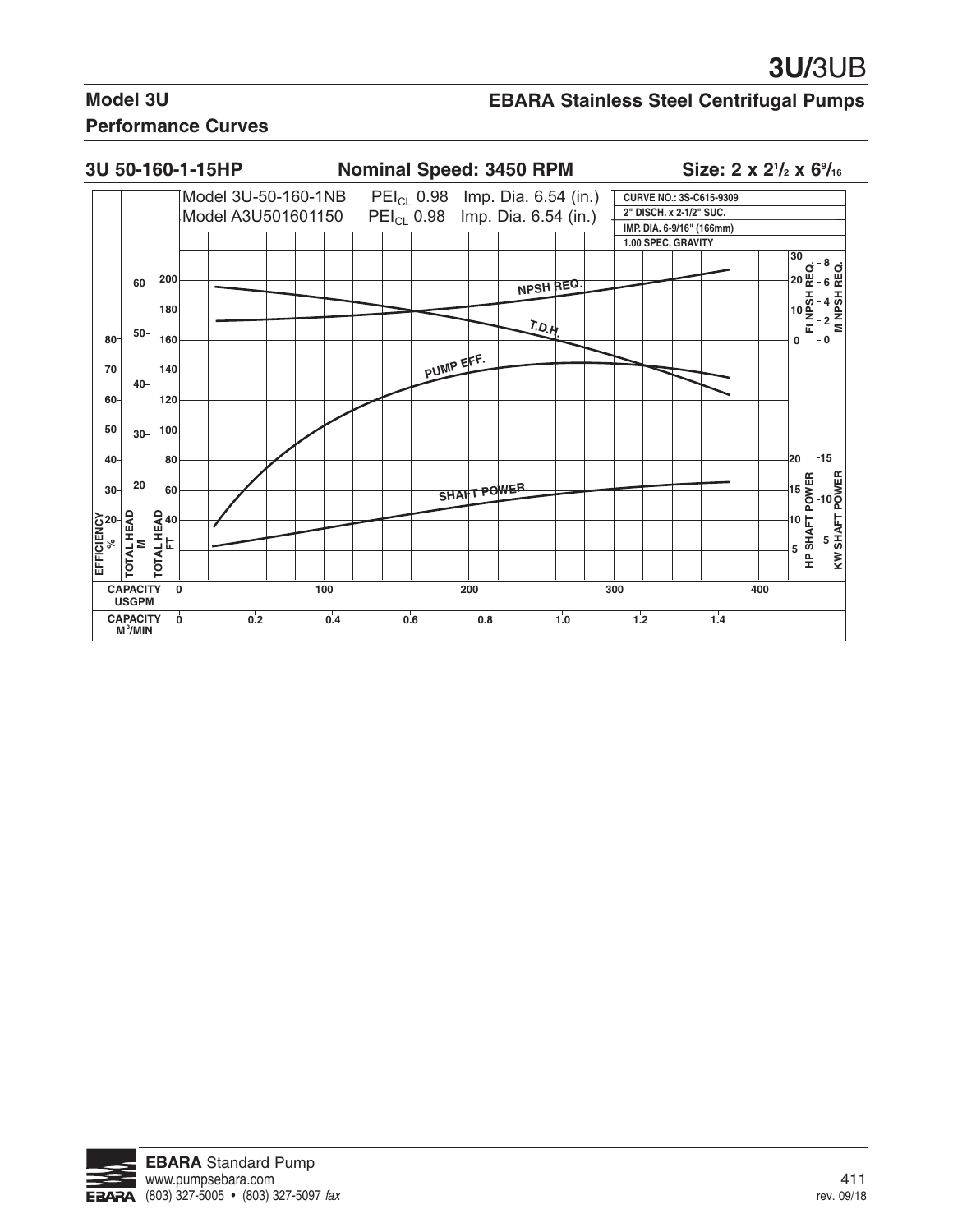**/** $_{2}$  **x 3 x 4** $^{\prime\prime}$ **/** $_{8}$  **(124mm)** 

## **Model 3UB**

## **EBARA Stainless Steel Centrifugal Pumps**

![](_page_9_Figure_4.jpeg)

![](_page_9_Figure_5.jpeg)

![](_page_9_Picture_6.jpeg)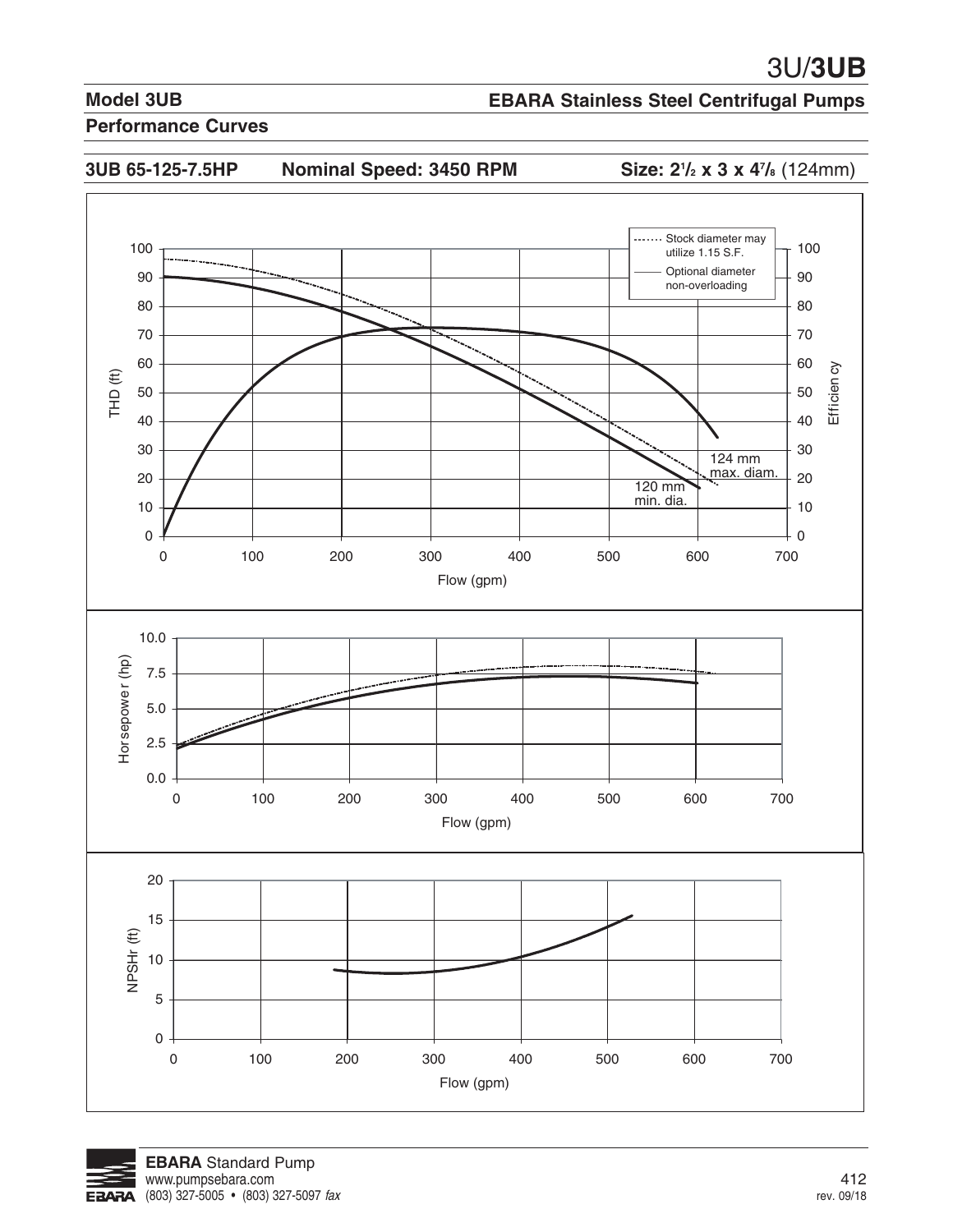## **EBARA Stainless Steel Centrifugal Pumps**

![](_page_10_Figure_4.jpeg)

![](_page_10_Picture_5.jpeg)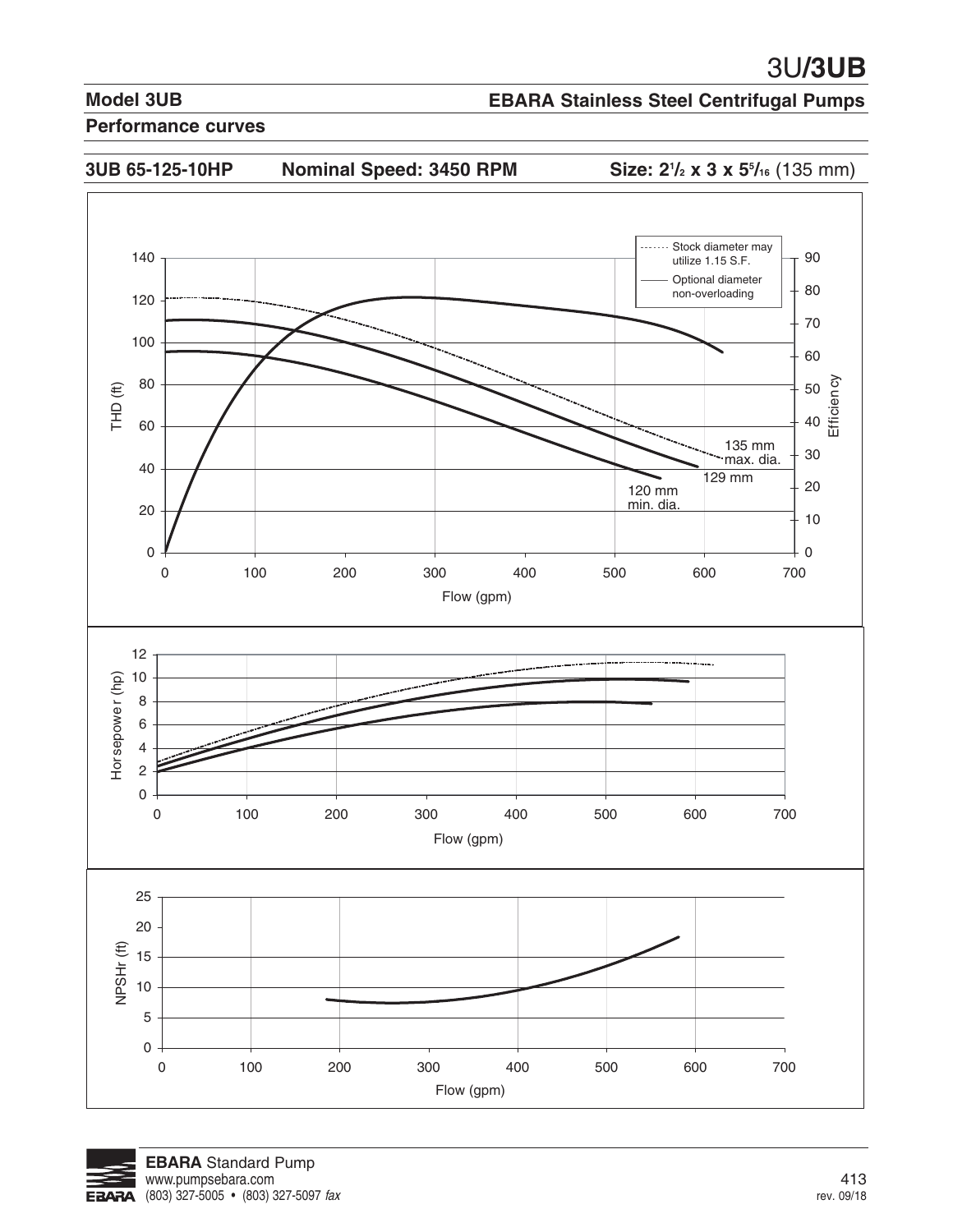## **EBARA Stainless Steel Centrifugal Pumps**

![](_page_11_Figure_4.jpeg)

![](_page_11_Picture_5.jpeg)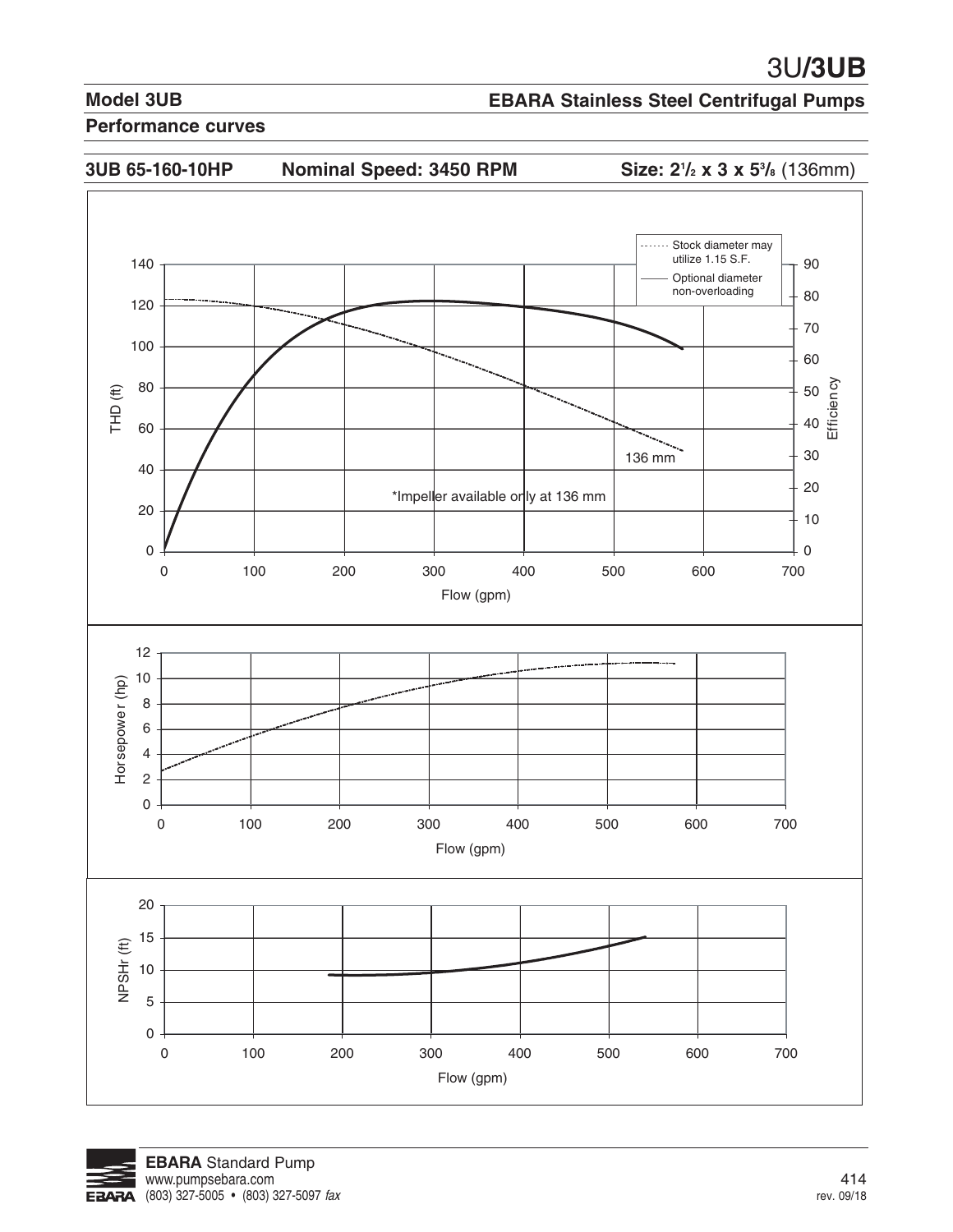## **EBARA Stainless Steel Centrifugal Pumps**

![](_page_12_Figure_4.jpeg)

![](_page_12_Picture_5.jpeg)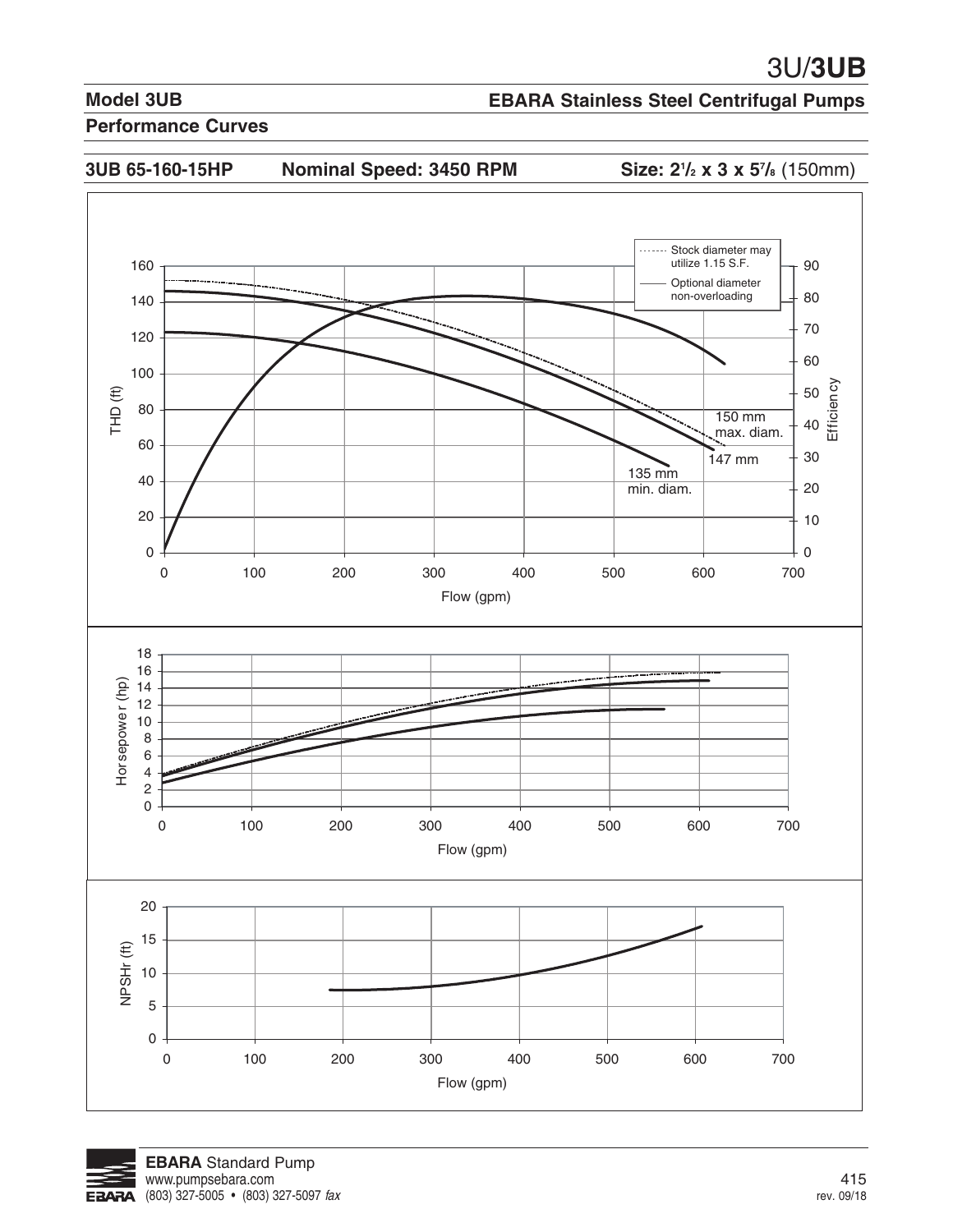## **EBARA Stainless Steel Centrifugal Pumps**

#### **Performance Curves**

![](_page_13_Figure_4.jpeg)

**/2 x 3 x 65 /16** (160mm)

![](_page_13_Figure_7.jpeg)

![](_page_13_Picture_8.jpeg)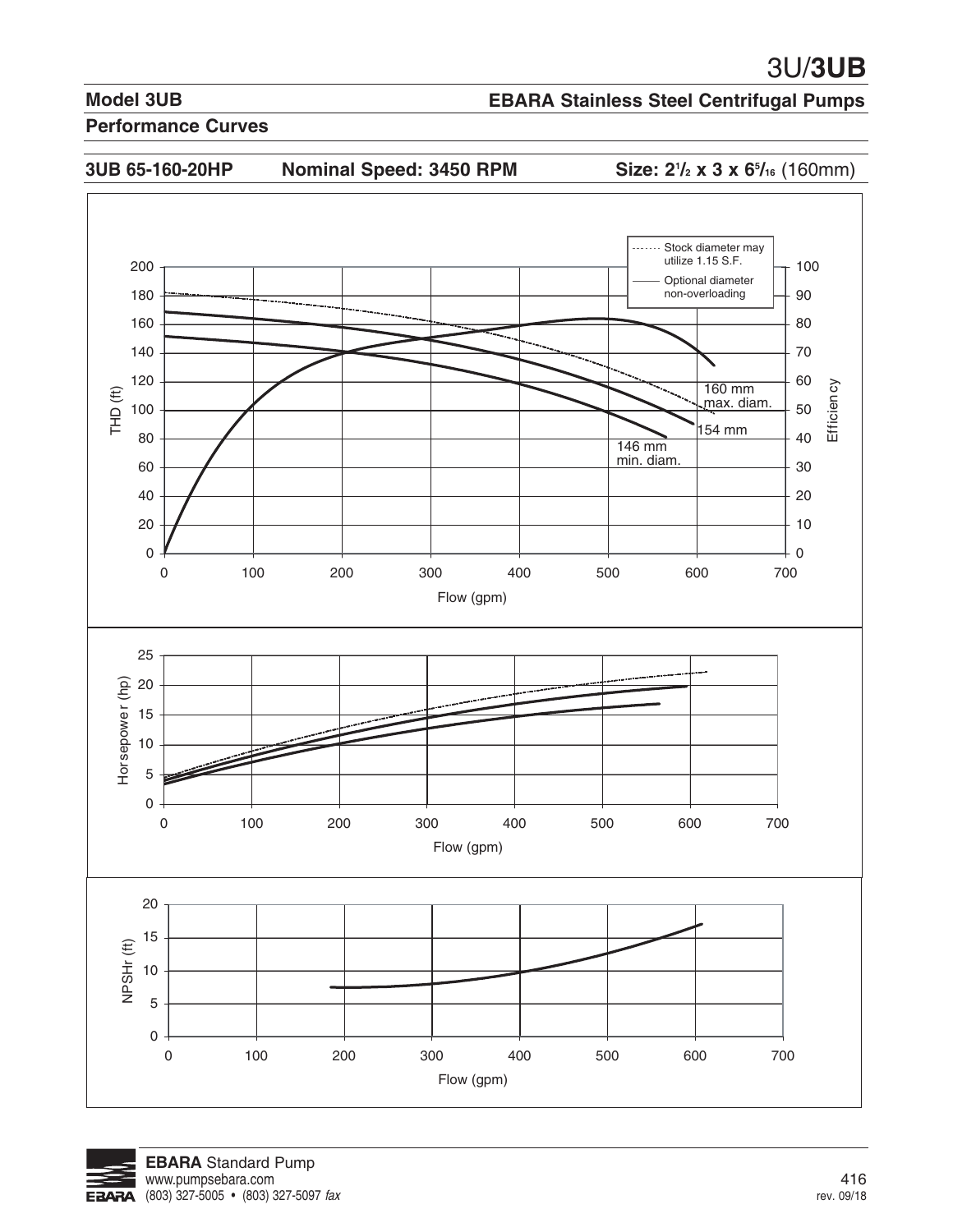## **EBARA Stainless Steel Centrifugal Pumps**

#### **Performance Curves**

**3UB 65-160-25HP Nominal Speed: 3450 RPM Size: 21**

**/2 x 3 x 67 /8** (174mm)

![](_page_14_Figure_7.jpeg)

![](_page_14_Picture_8.jpeg)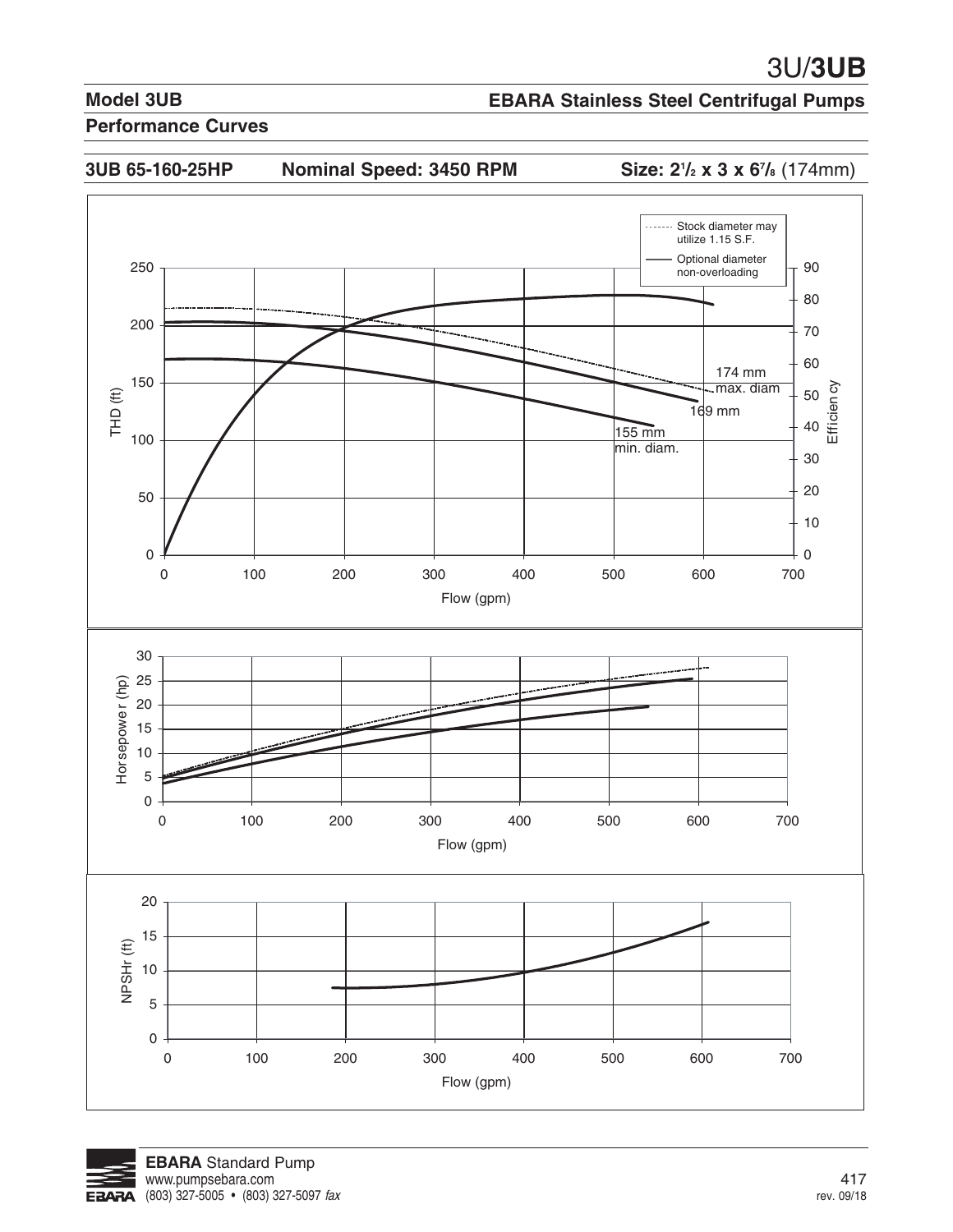## **EBARA Stainless Steel Centrifugal Pumps**

#### **Performance Curves**

![](_page_15_Figure_4.jpeg)

**3UB 65-200-20HP Nominal Speed: 3450 RPM Size: 21**

**/2 x 3 x 63 /4** (171mm)

![](_page_15_Figure_7.jpeg)

![](_page_15_Picture_8.jpeg)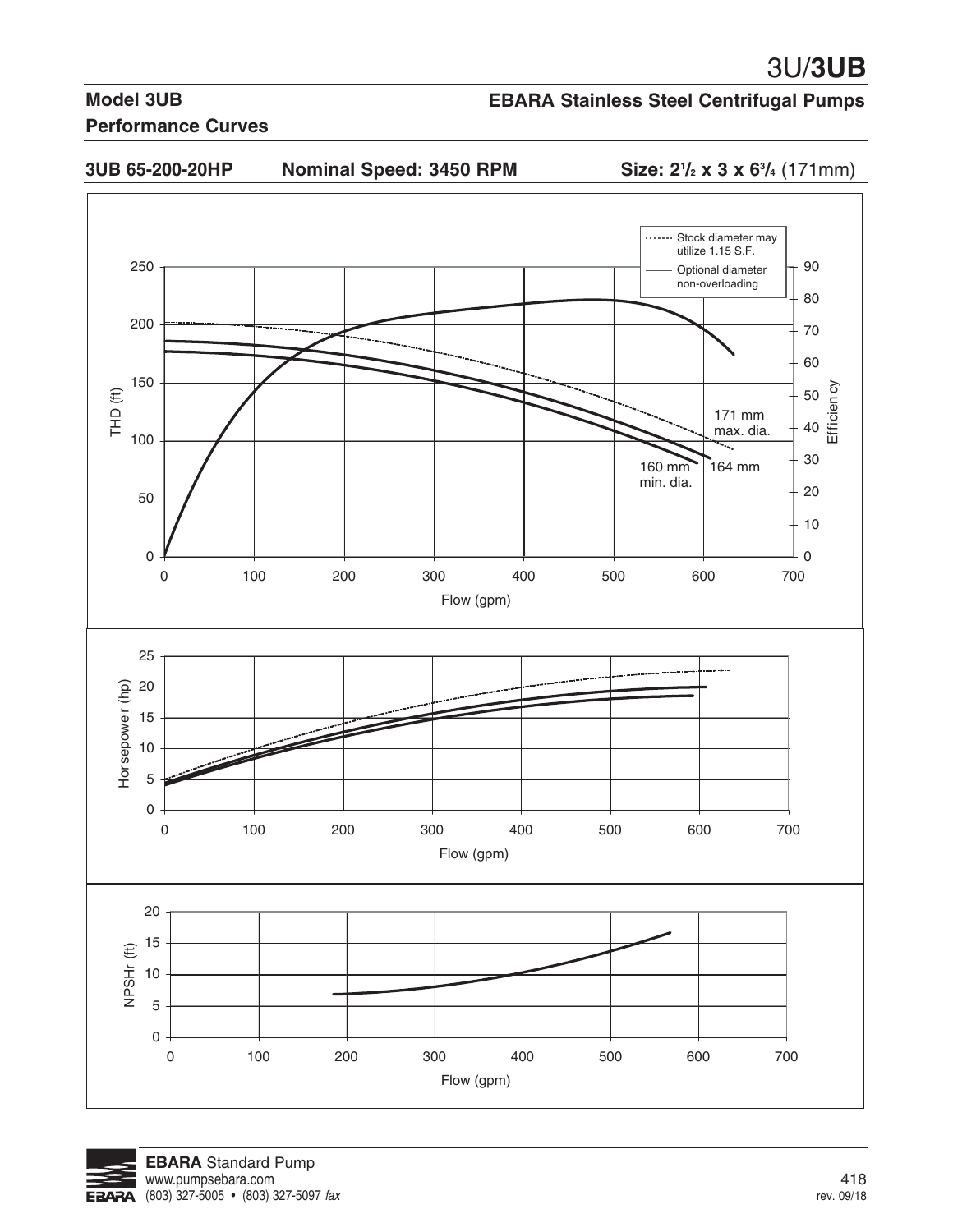## **EBARA Stainless Steel Centrifugal Pumps**

#### **Performance Curves**

![](_page_16_Figure_4.jpeg)

3UB 65-200-25HP Nominal Speed: 3450 RPM

**Size: 2<sup>1</sup>/<sub>2</sub> x 3 x 7** (179mm)

![](_page_16_Figure_7.jpeg)

![](_page_16_Picture_8.jpeg)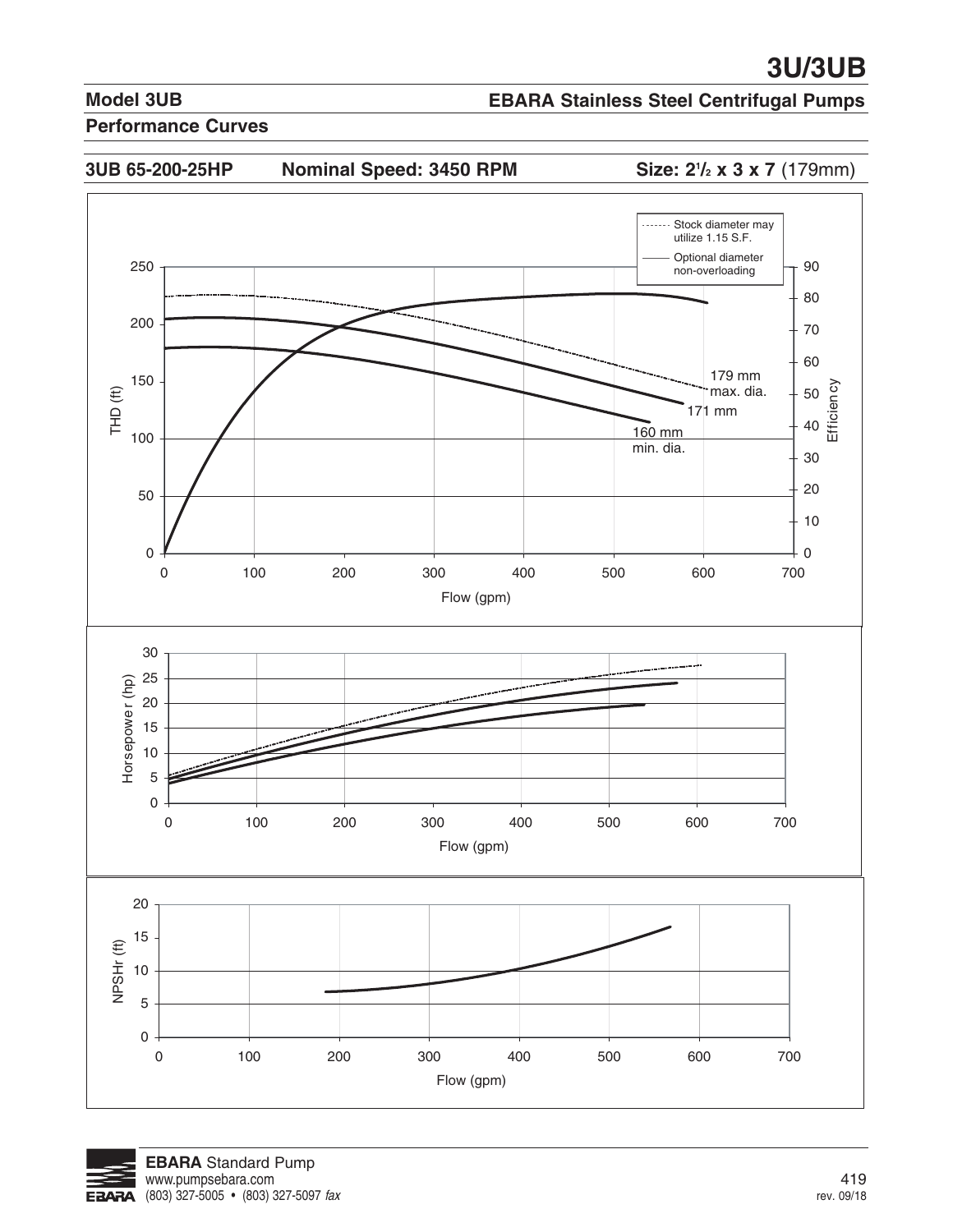## **EBARA Stainless Steel Centrifugal Pumps**

#### **Performance Curves**

3UB 65-200-30HP Nominal Speed: 3450 RPM

**/2 x 3 x 71 /2** (190mm)

![](_page_17_Figure_7.jpeg)

![](_page_17_Picture_8.jpeg)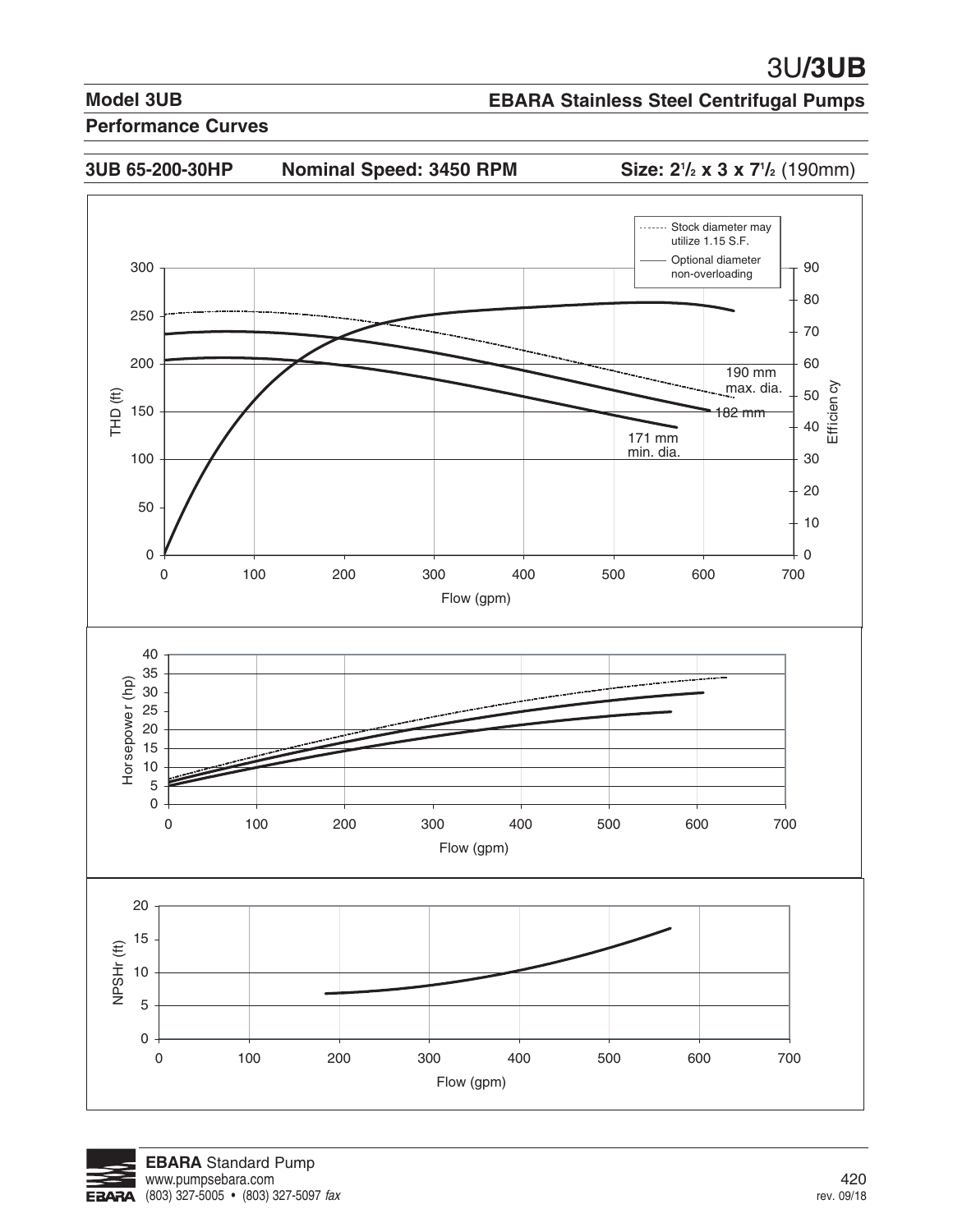## **EBARA Stainless Steel Centrifugal Pumps**

**Selection chart** 

## **Nominal Speed 1725 RPM**

![](_page_18_Figure_5.jpeg)

![](_page_18_Picture_6.jpeg)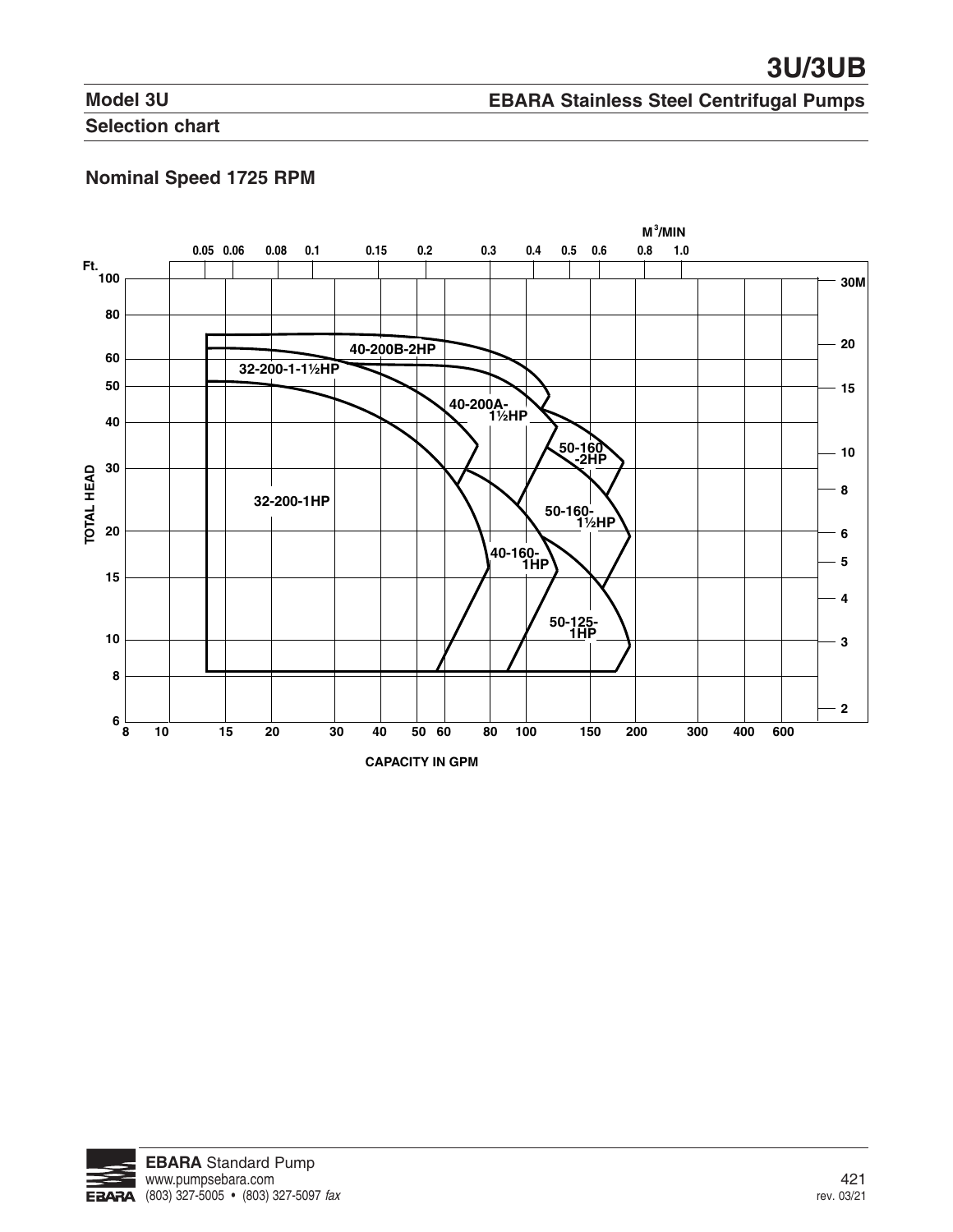## **EBARA Stainless Steel Centrifugal Pumps**

#### **Performance Curves**

![](_page_19_Figure_4.jpeg)

![](_page_19_Figure_5.jpeg)

**CAPACITY 0 10 20 30 40 50 60 70 80**

**0 0.05 0.1 0.15 0.2 0.25 0.3**

![](_page_19_Figure_6.jpeg)

**USGPM CAPACITY M<sup>3</sup> /MIN**

**EFFICIENCY % TOTAL HEAD M TOTAL HEAD**

**20**

**60**

**20**

**15**

**10**

**50 40 30**

**1.5 1 0.5** **HP SHAFT POWER KW SHAFT POWER 1**

읡

**0.5**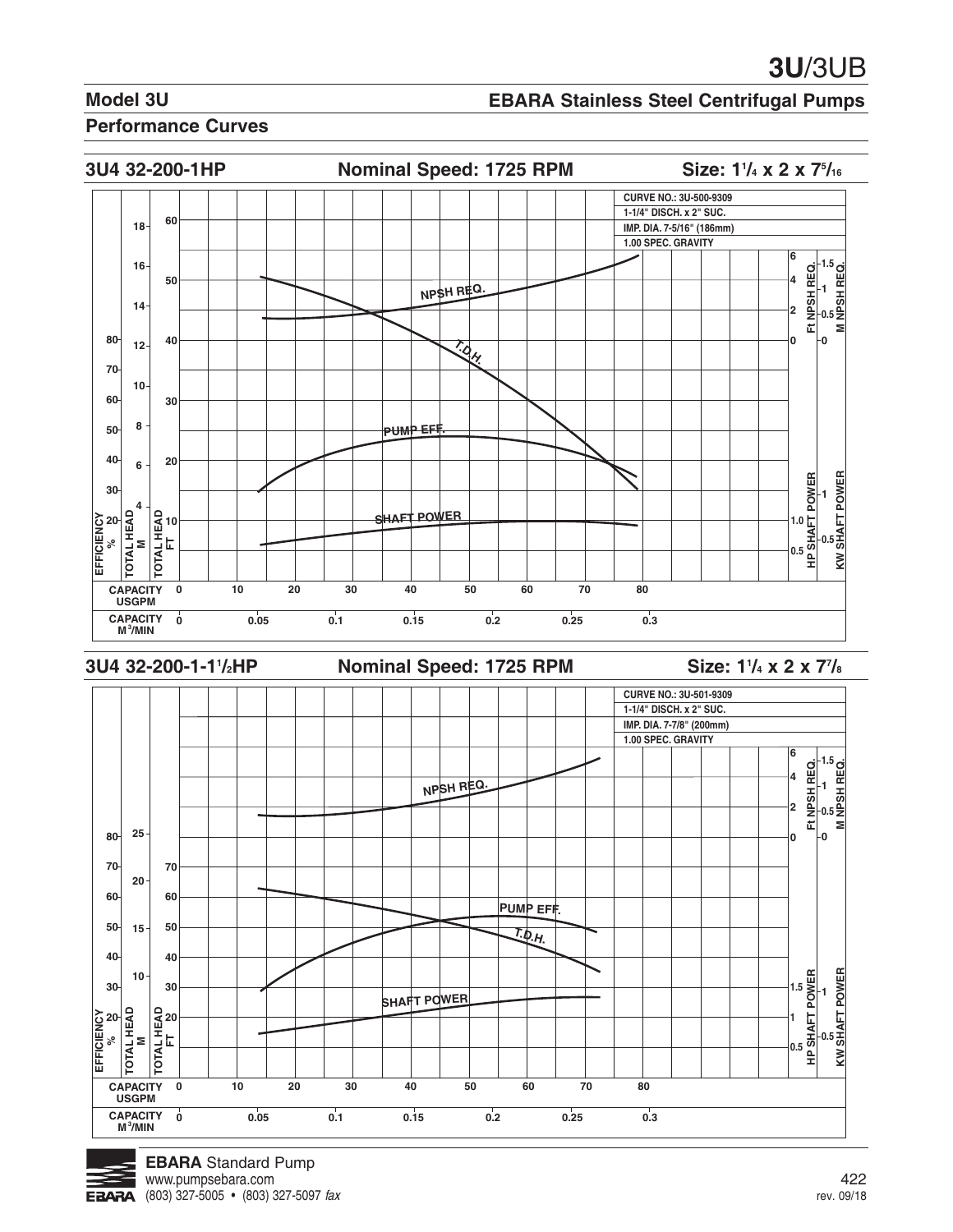#### **EBARA Stainless Steel Centrifugal Pumps**

#### **Performance Curves**

![](_page_20_Figure_4.jpeg)

**3U4 40-200A-11**

**Nominal Speed: 1725 RPM** 

**/2 x 21 /2 x 73 /16**

![](_page_20_Figure_8.jpeg)

![](_page_20_Picture_9.jpeg)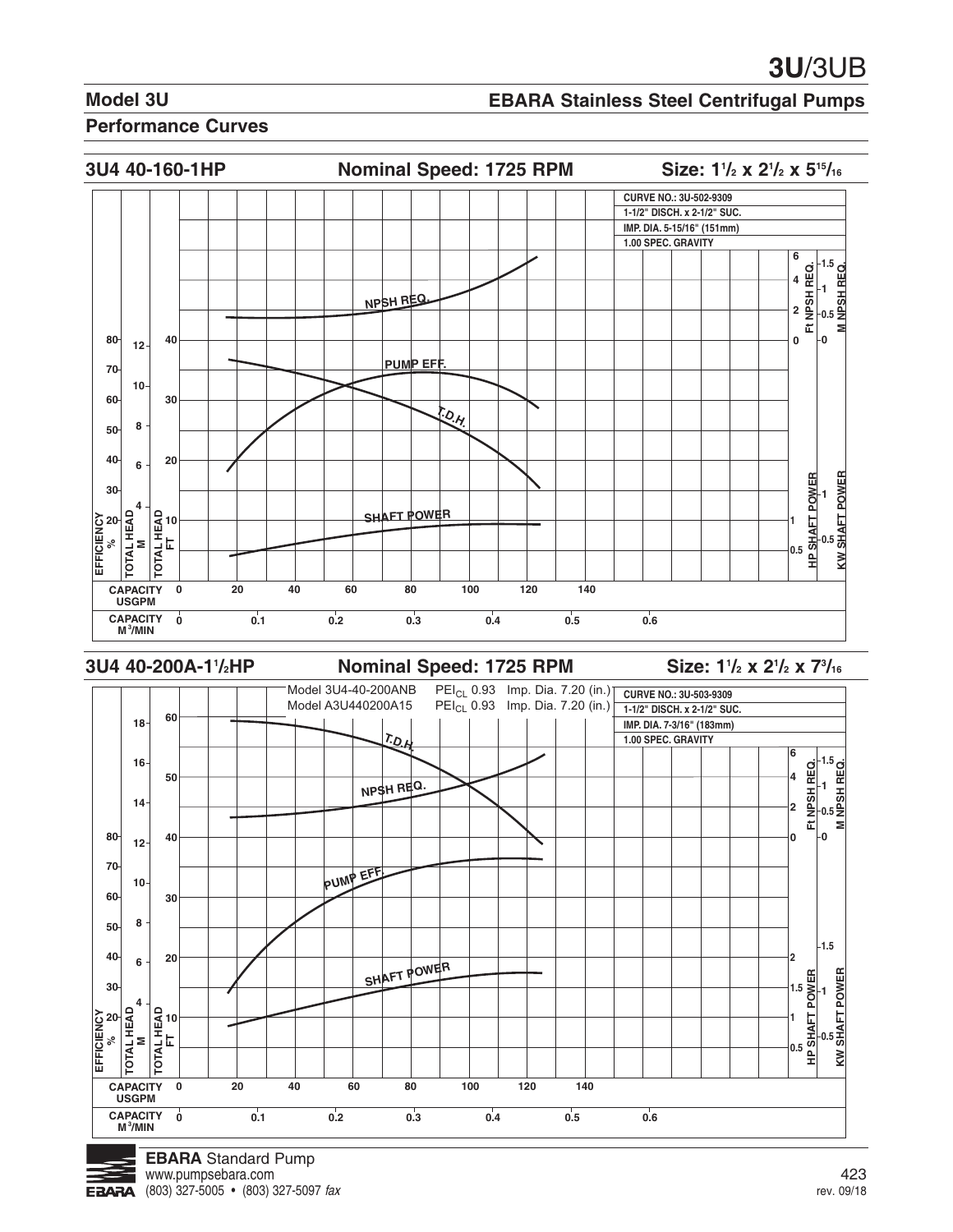## **EBARA Stainless Steel Centrifugal Pumps**

![](_page_21_Figure_4.jpeg)

![](_page_21_Figure_5.jpeg)

![](_page_21_Picture_6.jpeg)